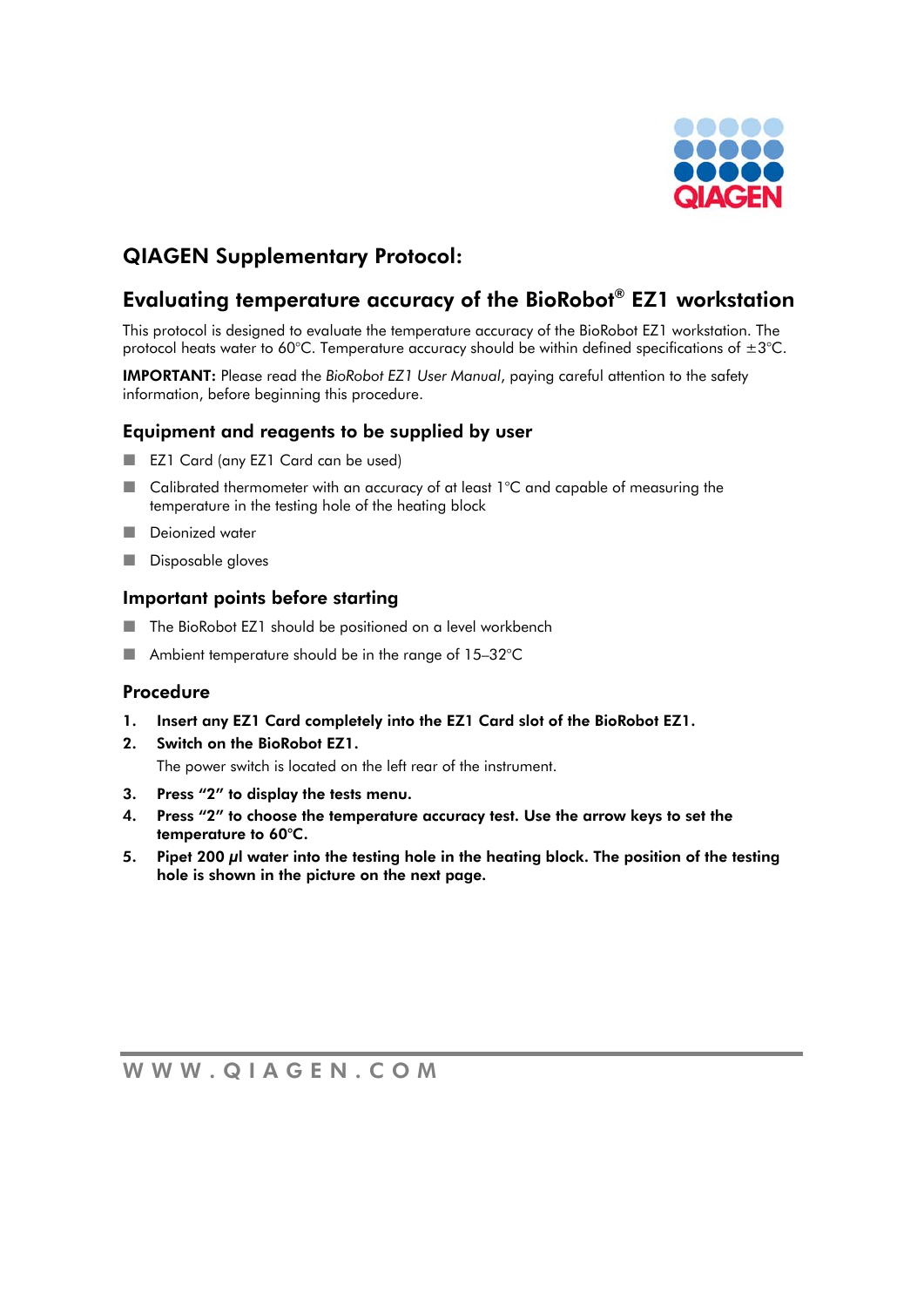

- 6. Press "START" to start the protocol.
- 7. Wait 20 min for the heating block to heat to 60°C.
- 8. Measure the temperature of the water in the testing hole in the heating block using an appropriate thermometer.

The measured temperature can be recorded in the test report on page 3 together with the results of the volume validation and leakage test (see QIAGEN Supplementary Protocol MA31: *Evaluating pipetting accuracy of the BioRobot EZ1 workstation using the EZ1 Test Card*).

- 9. Calculate the temperature accuracy. If the temperature is in the range of 57–63°C, then the accuracy is within the defined specifications of  $\pm 3^{\circ}$ C.
- 10. To run another temperature accuracy test, press "ESC" and follow the protocol from step 3. Otherwise close the workstation door, press "ESC", and switch off the BioRobot EZ1.
- 11. Clean the BioRobot EZ1.

Follow the maintenance instructions in the *BioRobot EZ1 User Manual*.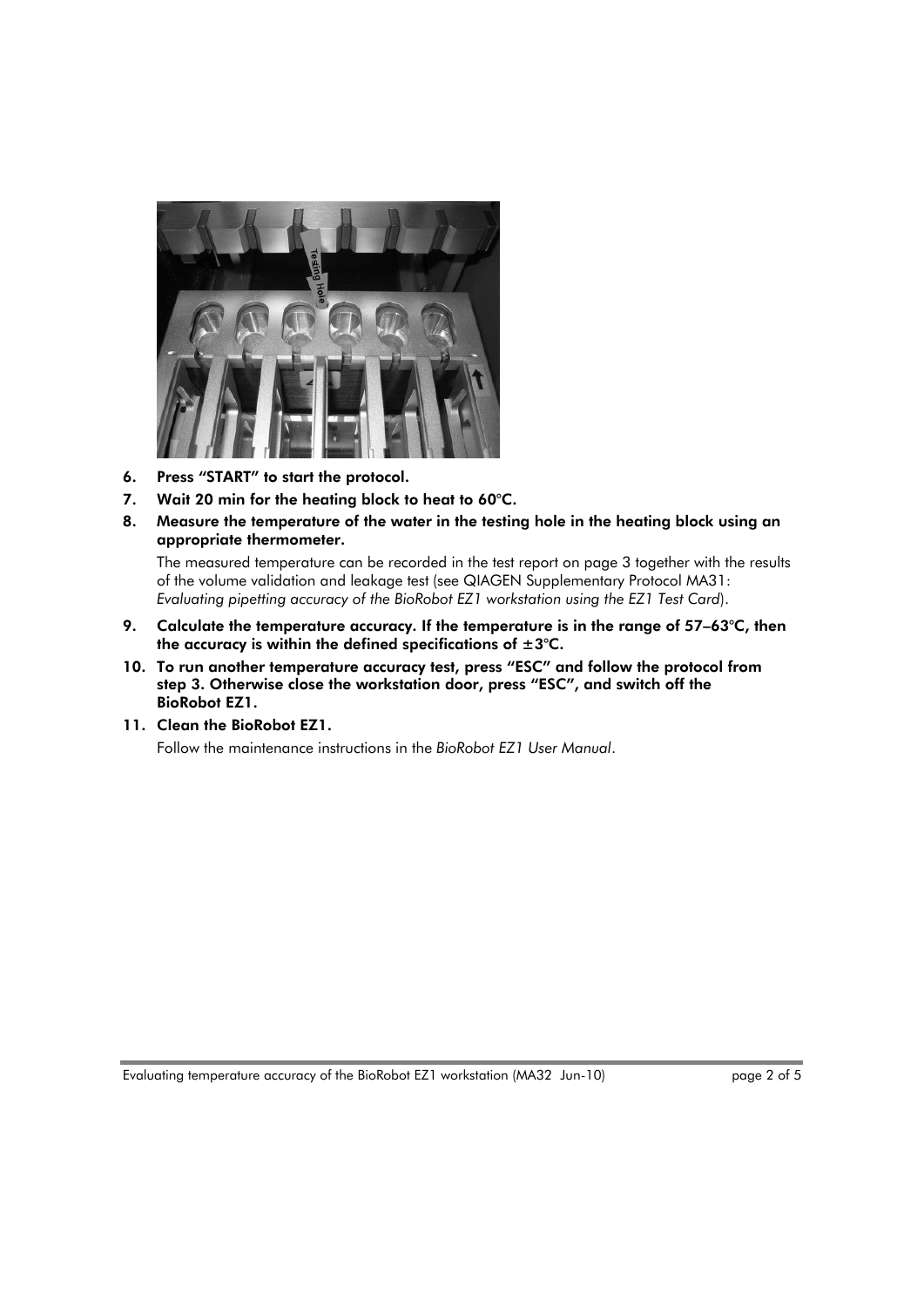## Test report for pipetting accuracy and temperature accuracy of the BioRobot EZ1 workstation

The results of the temperature accuracy test and also the volume validation and leakage test (see QIAGEN Supplementary Protocol MA31: *Evaluating pipetting accuracy of the BioRobot EZ1 workstation using the EZ1 Test Card*) can be recorded here by the user for the operational qualification of the BioRobot EZ1.

#### Instrument and operator

| Instrument:    | BioRobot EZ1 |
|----------------|--------------|
| Serial number: |              |
| Location:      |              |
| Test operator: |              |
| Test date:     |              |

### Volume validation (see QIAGEN Supplementary Protocol MA31: *Evaluating pipetting accuracy of the BioRobot EZ1 workstation using the EZ1 Test Card*)

Pipetting 100 μl of water

 $\blacksquare$ 

Specification: Pipetted volumes must be between 92 µl and 108 µl.

| Tube           | <b>Weight before</b><br>run (g) | run (g) | Weight after Difference (g) Pipetted volume Passed Failed<br>$(\mu I)$ |  |
|----------------|---------------------------------|---------|------------------------------------------------------------------------|--|
|                |                                 |         |                                                                        |  |
| $\overline{2}$ |                                 |         |                                                                        |  |
| 3              |                                 |         |                                                                        |  |
| $\overline{4}$ |                                 |         |                                                                        |  |
| 5              |                                 |         |                                                                        |  |
| 6              |                                 |         |                                                                        |  |
|                |                                 |         |                                                                        |  |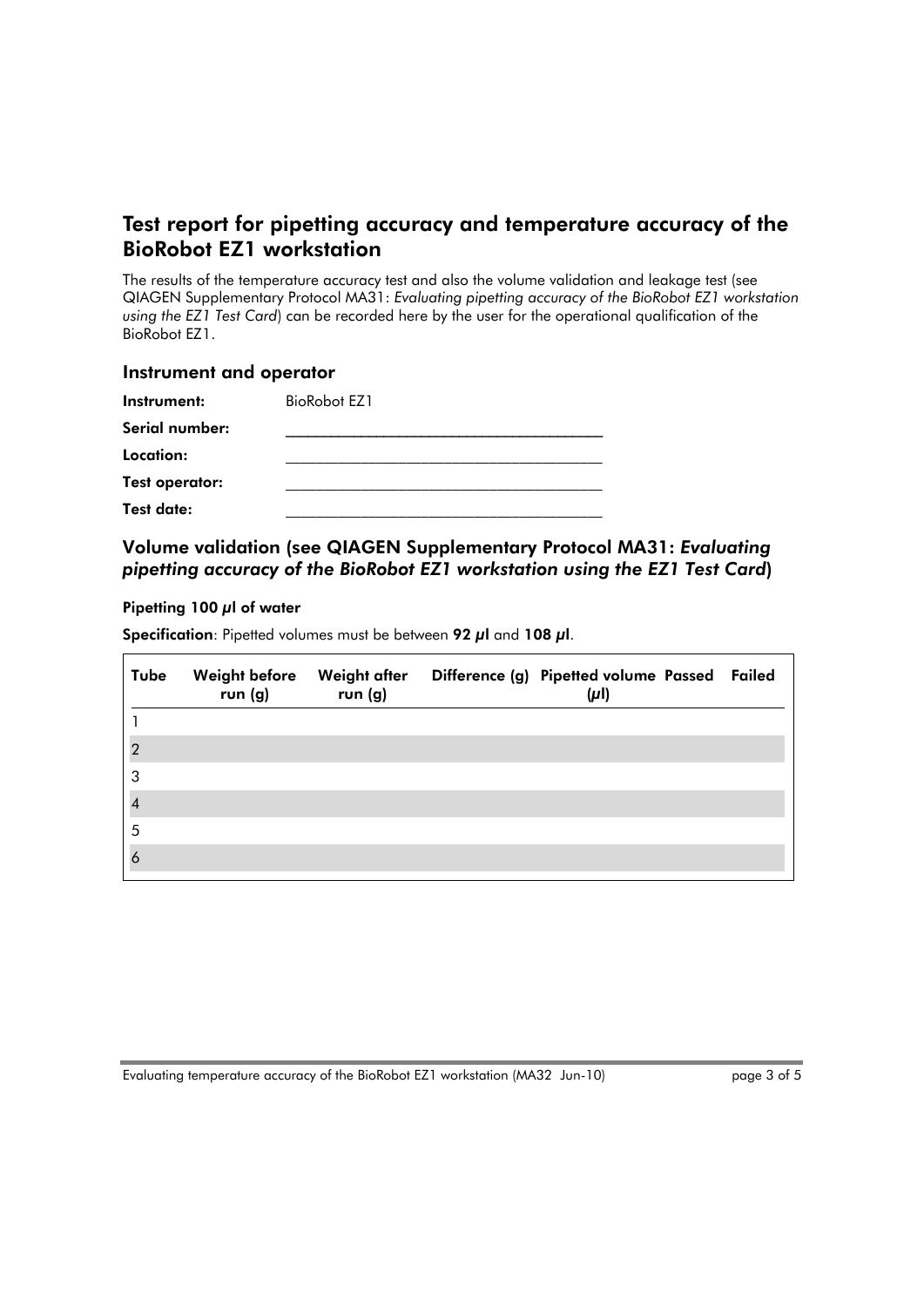#### Pipetting 500 μl of water

Specification: Pipetted volumes must be between 460 μl and 540 μl.

| Tube           | <b>Weight before</b><br>run (g) | run $(g)$ | Weight after Difference (g) Pipetted volume Passed Failed<br>$(\mu I)$ |  |
|----------------|---------------------------------|-----------|------------------------------------------------------------------------|--|
|                |                                 |           |                                                                        |  |
| $\overline{2}$ |                                 |           |                                                                        |  |
| 3              |                                 |           |                                                                        |  |
| $\overline{A}$ |                                 |           |                                                                        |  |
| 5              |                                 |           |                                                                        |  |
| 6              |                                 |           |                                                                        |  |
|                |                                 |           |                                                                        |  |

## Leakage test (see QIAGEN Supplementary Protocol MA31: *Evaluating pipetting accuracy of the BioRobot EZ1 workstation using the EZ1 Test Card*)

Specification: There must be no dripping from the tips during the test.

| Tube           | Tips dripped during the run | <b>Passed Failed</b> |
|----------------|-----------------------------|----------------------|
|                |                             |                      |
| $\overline{2}$ |                             |                      |
| 3              |                             |                      |
| $\overline{A}$ |                             |                      |
| 5              |                             |                      |
| 6              |                             |                      |
|                |                             |                      |

#### Temperature accuracy test

Specification: Measured temperatures must be in the range of 57–63°C.

| Measured temperature $(^\circ \mathsf{C})$ | Passed Failed |  |
|--------------------------------------------|---------------|--|
|                                            |               |  |